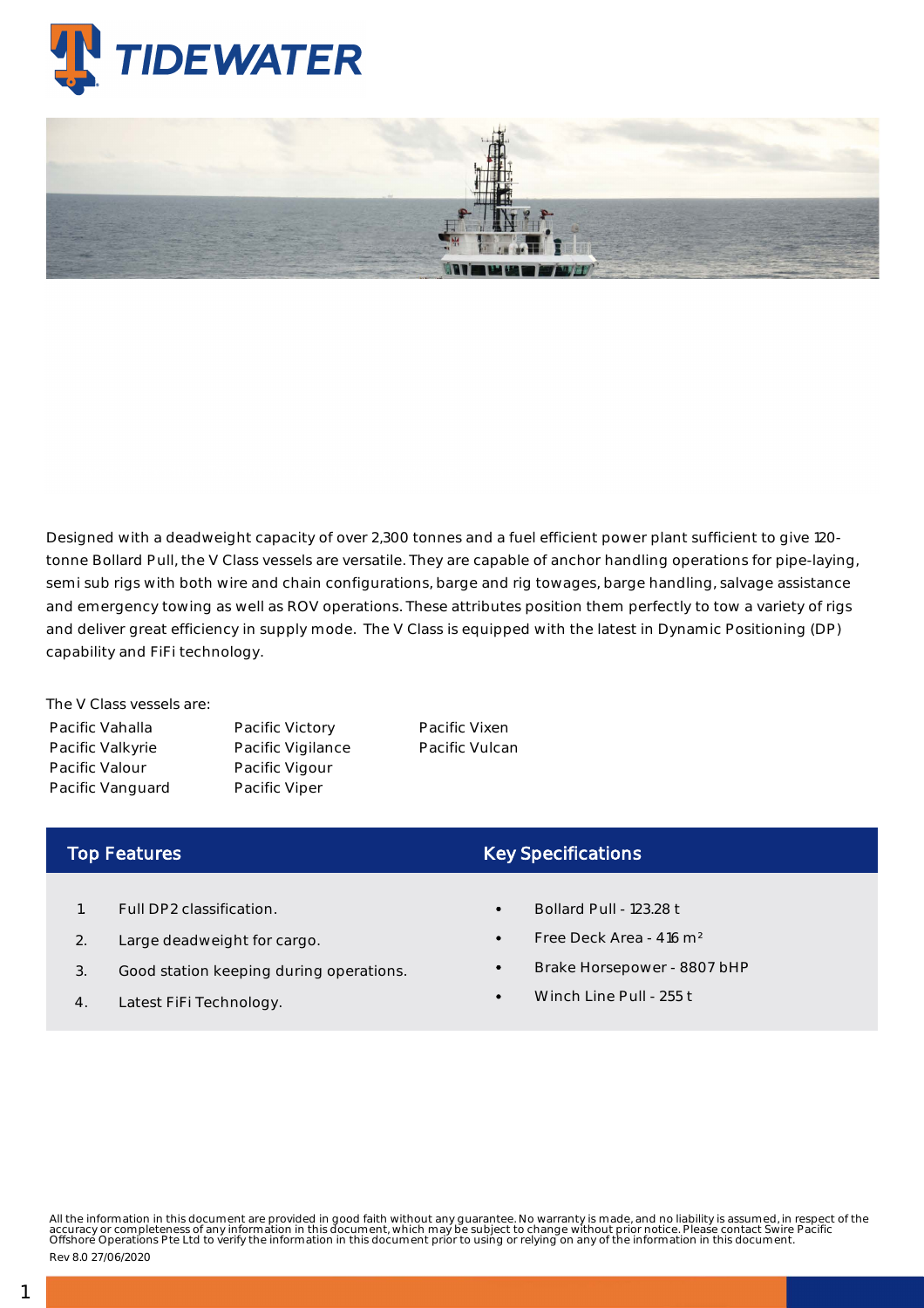



| <b>General Information</b> |                                                                                                 |  |  |  |  |  |
|----------------------------|-------------------------------------------------------------------------------------------------|--|--|--|--|--|
| <b>Vessel Name</b>         | Pacific Vahalla                                                                                 |  |  |  |  |  |
| <b>Built</b>               | Labroy shipyard, Batam,<br>November 2007                                                        |  |  |  |  |  |
| Flag                       | Singapore                                                                                       |  |  |  |  |  |
| Call Sign                  | 9V6790                                                                                          |  |  |  |  |  |
| IMO No.                    | 9361641                                                                                         |  |  |  |  |  |
| Classification             |                                                                                                 |  |  |  |  |  |
| Class Notation             | DNV-GL +1A Fire Fighter (I)<br>Offshore service<br>vessel(Anchor handling,<br>Towing) DPS(2) E0 |  |  |  |  |  |
| <b>Dimensions</b>          |                                                                                                 |  |  |  |  |  |
| Length (LOA)               | 66.0 m                                                                                          |  |  |  |  |  |
| Beam                       | 16.0 <sub>m</sub>                                                                               |  |  |  |  |  |
| Summer Draft               | 6.2 m                                                                                           |  |  |  |  |  |
| Deadweight @ SummerDraft   | 2485 t                                                                                          |  |  |  |  |  |
| GT                         | 2147                                                                                            |  |  |  |  |  |
| <b>Deck Capacities</b>     |                                                                                                 |  |  |  |  |  |
| Deck Load Capacity         | 870 t                                                                                           |  |  |  |  |  |
| Deck Strength              | 5 t/m <sup>2</sup> - General deck<br>10 t/m <sup>2</sup> - Aft AH deck                          |  |  |  |  |  |
| Free Deck Area             | 416 m <sup>2</sup>                                                                              |  |  |  |  |  |
| Length x Width             | 32.5 x 12.8 m                                                                                   |  |  |  |  |  |
| <b>Tank Capacities</b>     |                                                                                                 |  |  |  |  |  |
| <b>NLS</b>                 | See brine/mud                                                                                   |  |  |  |  |  |
| Brine / Mud                | 589 m <sup>3</sup> (In brine/mud tanks)                                                         |  |  |  |  |  |
| Drill / Ballast Water      | 931 m <sup>3</sup> (Multi usage tanks,<br>dedicated 736 m <sup>3</sup> )                        |  |  |  |  |  |
| Dry Bulk                   | $185 \text{ m}^3$ (in 4 tanks)                                                                  |  |  |  |  |  |
| <b>Fresh Water</b>         | $455 \text{ m}^3$                                                                               |  |  |  |  |  |
| <b>Fuel Dedicated</b>      | $778 \text{ m}^3$                                                                               |  |  |  |  |  |
| <b>Fuel Total</b>          | 1562 m <sup>3</sup> (Incl. multi use tanks)                                                     |  |  |  |  |  |

| Tank Capacities Details   | Refer to Tank Capacities<br>Table                                                                                                      |  |  |  |  |
|---------------------------|----------------------------------------------------------------------------------------------------------------------------------------|--|--|--|--|
| <b>Drilling Brine</b>     | See brine/mud                                                                                                                          |  |  |  |  |
| <b>Ballast Water</b>      | 931 m <sup>3</sup> (Multi usage tanks,<br>dedicated 736 m <sup>3</sup> )                                                               |  |  |  |  |
| <b>Drill Water</b>        | 931 m <sup>3</sup> (Multi usage tanks,<br>dedicated 736 m <sup>3</sup> )                                                               |  |  |  |  |
| Propulsion / Bollard Pull |                                                                                                                                        |  |  |  |  |
| Main Engines              | 2 x MAN 9L27/38 each 3285<br>kW = 6570 kW (8807 bHP)<br>2 x CPP propellers in high<br>efficiency nozzles, with Hi-lift<br>flap rudders |  |  |  |  |
| <b>Thrusters</b>          | 2 x BrunVoll bow thruster<br>each 600 kW / 804 bHP<br>2 x BrunVoll stern thruster<br>each 600 kW / 804 bHP                             |  |  |  |  |
| <b>Bollard Pull</b>       | 123.28 t @ 100% MCR                                                                                                                    |  |  |  |  |
| <b>Deck Equipment</b>     |                                                                                                                                        |  |  |  |  |
| Towing / Working Winch    | 1 x Tow winch 255 t 1st layer<br>@ 0-11.4 m/min.<br>Wire capacity 1500 m x 71<br>mm dia.                                               |  |  |  |  |
| Anchor Handling Winch     | 1 x AH winch 255 t 1st layer @<br>0-11.4 m/min<br>Wire capacity 1500 m x 71<br>mm dia.                                                 |  |  |  |  |
| <b>Chain Lockers</b>      | $1$ x 195 m $^3$<br>Chain capacity of:<br>2400 m 76 mm̃ chain or<br>2000 m 84 mm chain                                                 |  |  |  |  |
| <b>Towing Pins</b>        | 2 x for ships with BP up to<br>160t                                                                                                    |  |  |  |  |
| <b>Shark Jaws</b>         | 2 x for wire with MBL up to<br>300 t                                                                                                   |  |  |  |  |
| Stern Roller              | RRM single drum with<br>diameter 2.0m x length 5.5 m<br>@ 400 t MWL                                                                    |  |  |  |  |
| Capstans                  | 2 x Hydrakraft 16 t (warping<br>head) 10 t (wire drum)                                                                                 |  |  |  |  |
| <b>Tugger Winches</b>     | 2 x Hydrakraft 10 t                                                                                                                    |  |  |  |  |

All the information in this document are provided in good faith without any guarantee. No warranty is made, and no liability is assumed, in respect of the<br>accuracy or completeness of any information in this document, which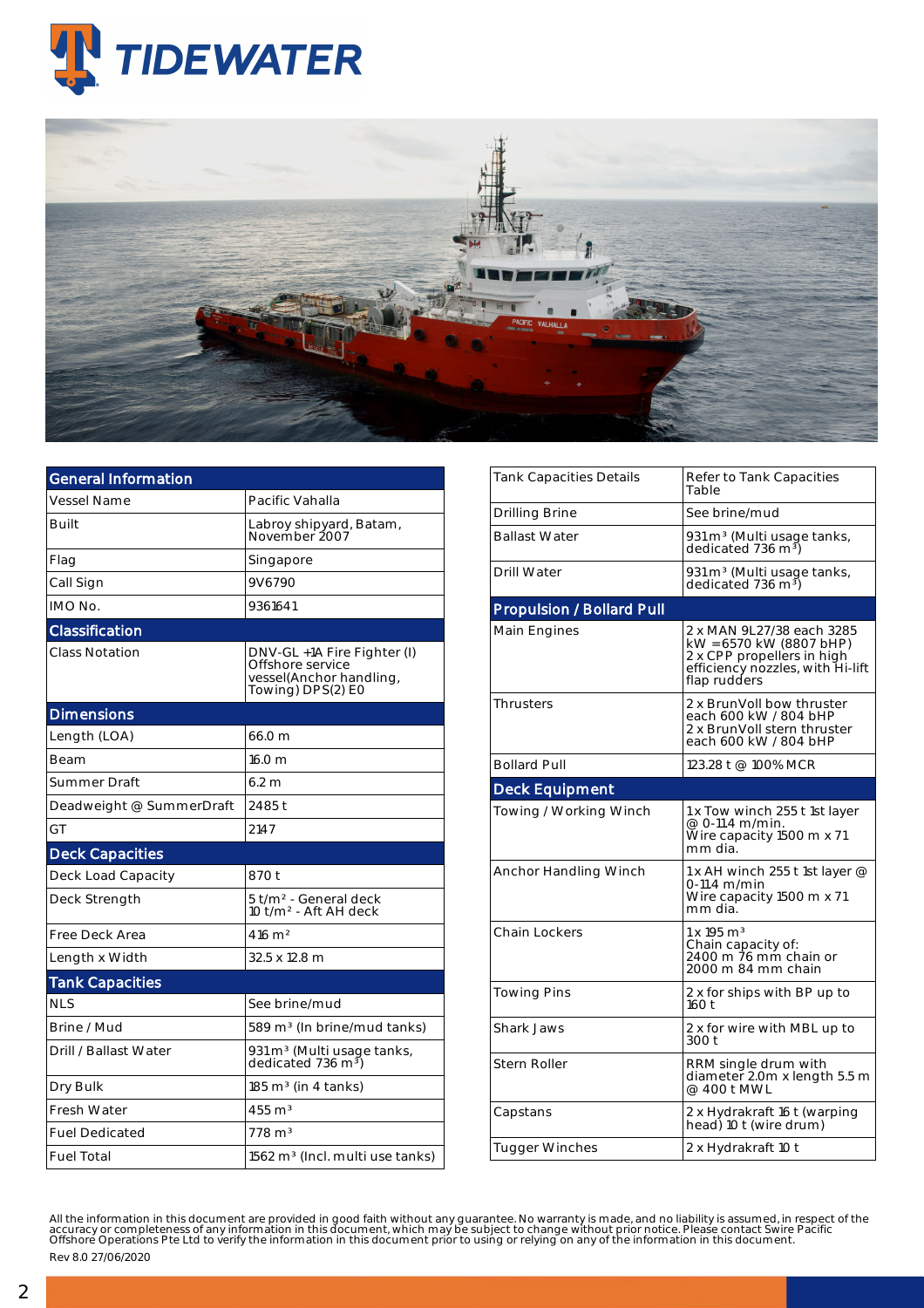

| <b>Provision Crane</b>                                                                                | 1 x electric hydraulic knuckle<br>boom Capacı̇̃ty 5 t @ 13 m                                                    |  |  |  |  |  |  |
|-------------------------------------------------------------------------------------------------------|-----------------------------------------------------------------------------------------------------------------|--|--|--|--|--|--|
| <b>Chain Gypsies</b>                                                                                  | 1 x 76 mm & 1 x 84 mm<br>mounted on work drum                                                                   |  |  |  |  |  |  |
| Performance & Economy                                                                                 |                                                                                                                 |  |  |  |  |  |  |
| <b>Economical Speed</b>                                                                               | Approx. 15 m <sup>3</sup> @ 10 kts                                                                              |  |  |  |  |  |  |
| DP<20%                                                                                                | Approx. 11-13 m <sup>3</sup> /day                                                                               |  |  |  |  |  |  |
| DP > 35%                                                                                              | Approx. 15 m <sup>3</sup> /day                                                                                  |  |  |  |  |  |  |
| Standby in Field                                                                                      | Approx. 4.9 m <sup>3</sup> /day @ 1-4kts<br>with 1 ME<br>Approx. 10 $m^3$ /day @ 1-4kts<br>with 2 Mes           |  |  |  |  |  |  |
| Standby in Port                                                                                       | Approx. 1.3 m <sup>3</sup> /day                                                                                 |  |  |  |  |  |  |
| Note                                                                                                  | Performance & Economy<br>figures given at mean vessel<br>draft of 5.5 m (1825 t<br>deadweight) & Beaufort Scale |  |  |  |  |  |  |
| <b>Dynamic Positioning System</b>                                                                     |                                                                                                                 |  |  |  |  |  |  |
| Type                                                                                                  | Converteam ADP 02 - Duplex<br>DP2 System - Two interfaced<br>ADP21 workstations                                 |  |  |  |  |  |  |
| Reference Systems                                                                                     | 2 x Sonardyne HPR prepared<br>2 x Veripos DGPS<br>1 x Cyscan Guidance                                           |  |  |  |  |  |  |
| <b>Motion Reference Units</b>                                                                         | 3 x Tokyo Keiki TG8000<br>3 x Gill Wind Observer II<br><b>UltraSonic Type</b><br>2 x VRU TTS DMS                |  |  |  |  |  |  |
| <b>Rescue Boat</b>                                                                                    |                                                                                                                 |  |  |  |  |  |  |
| 1.1 x Maritime Partner MP660 Springer, 10 person, SOLAS<br>approved FRB with inboard diesel waterjet. |                                                                                                                 |  |  |  |  |  |  |
| Accommodation                                                                                         |                                                                                                                 |  |  |  |  |  |  |
| Person Capacity                                                                                       | Total 32<br>8 x 1man cabin<br>4 x 2man cabins (Including<br>hospital)<br>4 x 4 man cabins                       |  |  |  |  |  |  |

All the information in this document are provided in good faith without any guarantee. No warranty is made, and no liability is assumed, in respect of the<br>accuracy or completeness of any information in this document, which